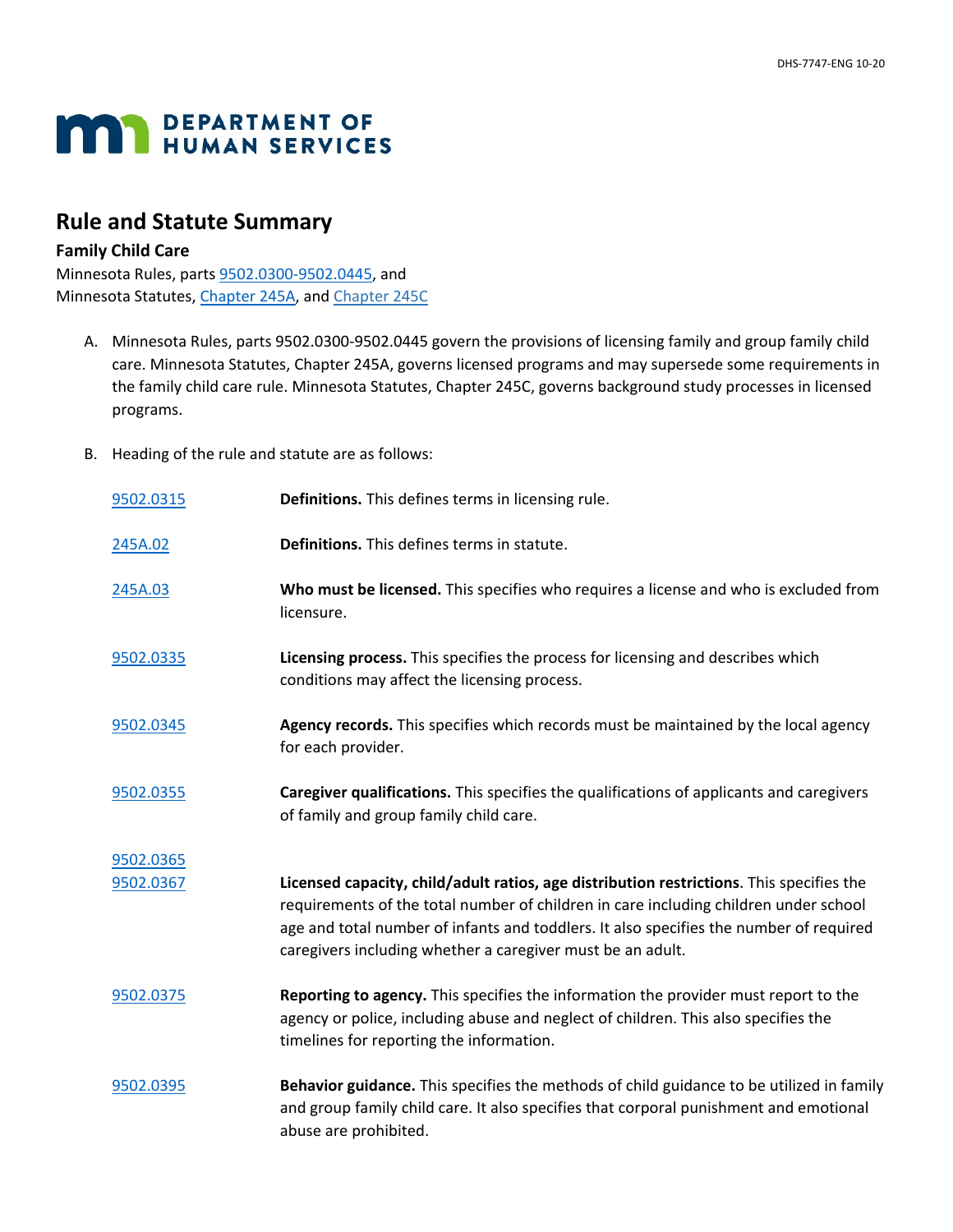| 245A.04         | Application procedures and policies. This specifies the process for licensing including<br>the commissioner's right of access.                                                                                                                                                                                                                                                                                                                  |
|-----------------|-------------------------------------------------------------------------------------------------------------------------------------------------------------------------------------------------------------------------------------------------------------------------------------------------------------------------------------------------------------------------------------------------------------------------------------------------|
| Subd. 1, c-d    | Application for licensure. This specifies that the applicant must develop a chemical<br>use policy and a grievance procedure policy.                                                                                                                                                                                                                                                                                                            |
| <b>Subd. 14</b> | Policies and procedures for program administration required and enforceable. This<br>specifies that program policies and procedures are to be developed to maintain<br>compliance with licensing requirements.                                                                                                                                                                                                                                  |
| <b>Subd. 15</b> | Pandemic planning. Upon request the license holder must cooperate with state and<br>local government disaster planning agencies working to prepare for or react to<br>emergencies presented by a pandemic outbreak.                                                                                                                                                                                                                             |
| 9502.0405       | Admissions; provider records; reporting. This specifies what must be included in<br>provider policies. It specifies what information the provider is required to maintain on<br>each child in care including records for children with disabilities.                                                                                                                                                                                            |
| 245A.041        | Systems and records. This specifies the maintenance and retention of records.                                                                                                                                                                                                                                                                                                                                                                   |
| 9502.0415       | Activities and equipment. This specifies the activities and equipment which must be<br>provided to facilitate the physical, intellectual, emotional, and social development of<br>children in care.                                                                                                                                                                                                                                             |
| 9502.0425       |                                                                                                                                                                                                                                                                                                                                                                                                                                                 |
| 245A.52         | Physical environment/Physical space requirements. This specifies the physical<br>environment requirements including indoor and outdoor play space, water hazards,<br>means of escape, stairways, decks, sewage disposal, indoor temperature, fire<br>extinguishers, smoke detection systems, etc. This also specifies that smoking is<br>prohibited inside the program during hours of operation.                                               |
| 9502.0435       |                                                                                                                                                                                                                                                                                                                                                                                                                                                 |
| 245A.51         | Sanitation and health/Health and safety requirements. This specifies sanitation and<br>health requirements including toxic substances, sanitation and cleanliness, firearms,<br>emergency procedures, pets in the home, diapering procedures, care of ill children,<br>and the administration of medication. This also specifies requirements on preventing<br>and responding to allergies, handling bodily fluids, and emergency preparedness. |
| 9502.0445       | Water, food, and nutrition. This specifies requirements for food storage, safe water,<br>milk, meals, and snacks.                                                                                                                                                                                                                                                                                                                               |
| 245A.05         | Denial of application. This specifies the reasons for denial of an application.                                                                                                                                                                                                                                                                                                                                                                 |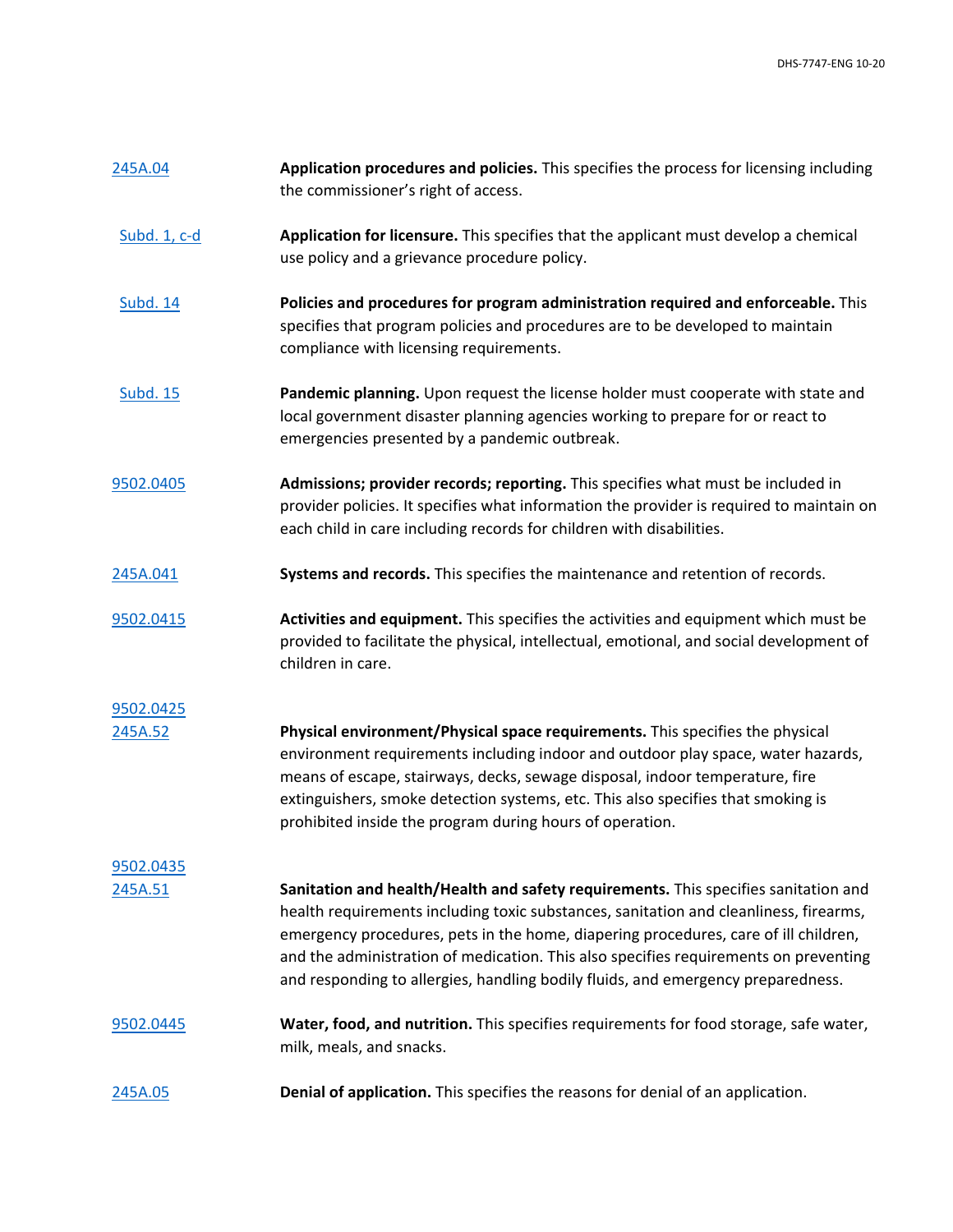| 245A.055  | Closing a license. This specifies that the commissioner may close a license if the<br>program has not been serving individuals for 12 consecutive months or longer.                                                                                                                                                      |
|-----------|--------------------------------------------------------------------------------------------------------------------------------------------------------------------------------------------------------------------------------------------------------------------------------------------------------------------------|
| 245A.06   | Correction order and conditional license. This specifies the reasons for issuing<br>correction orders and for issuing a conditional license.                                                                                                                                                                             |
| 245A.065  | Child care fix-it ticket. This specifies the circumstances when a fix-it ticket may be<br>issued and the timelines related to the process.                                                                                                                                                                               |
| 245A.07   | Sanctions. This specifies the reasons for issuing licensing actions such as suspensions,<br>revocations, fines, and temporary immediate suspensions. This also specifies that<br>programs must post licensing actions. Additionally, licensing actions are posted on the<br>licensing information lookup public website. |
| 245A.075  | Disqualified individual; denial, conditional license, revocation. This specifies that the<br>commissioner may issue a licensing action to keep a disqualified individual away from<br>the license holder's home when a set-aside and variance has not been issued.                                                       |
| 245A.08   | Hearings. This specifies the hearing process and the conditions when a subsequent<br>license may be granted after an application was denied or a license was revoked.                                                                                                                                                    |
| 245A.081  | Settlement agreement. This specifies the circumstances when a license holder or the<br>commissioner may initiate a discussion about a possible settlement agreement related<br>to a licensing sanction.                                                                                                                  |
| 245A.10   | Fees. This specifies fees that may be charged for licensing.                                                                                                                                                                                                                                                             |
| 245A.14   | Special conditions for nonresidential programs. This identifies the various ways a<br>family child care program may be developed in a location other than where the license<br>holder lives. This also specifies additional requirements for wading pools, swimming<br>pools, attendance records and parental access.    |
| 245A.1434 | Information for child care license holders. This specifies the commissioner shall<br>inform license holders of changes to state and federal statute, rule, regulation and<br>policy changes in a timely manner.                                                                                                          |
| 245A.1435 | Reduction of risk of sudden unexpected infant death in licensed programs. This<br>specifies safe sleeping requirements for sleeping infants in care.                                                                                                                                                                     |
| 245A.145  | Child care program reporting notification. This specifies that at the time of<br>enrollment, the license holder must give parents the policies and procedures for<br>reporting suspected child maltreatment and the license holder must also make these<br>policies and procedures available upon request.               |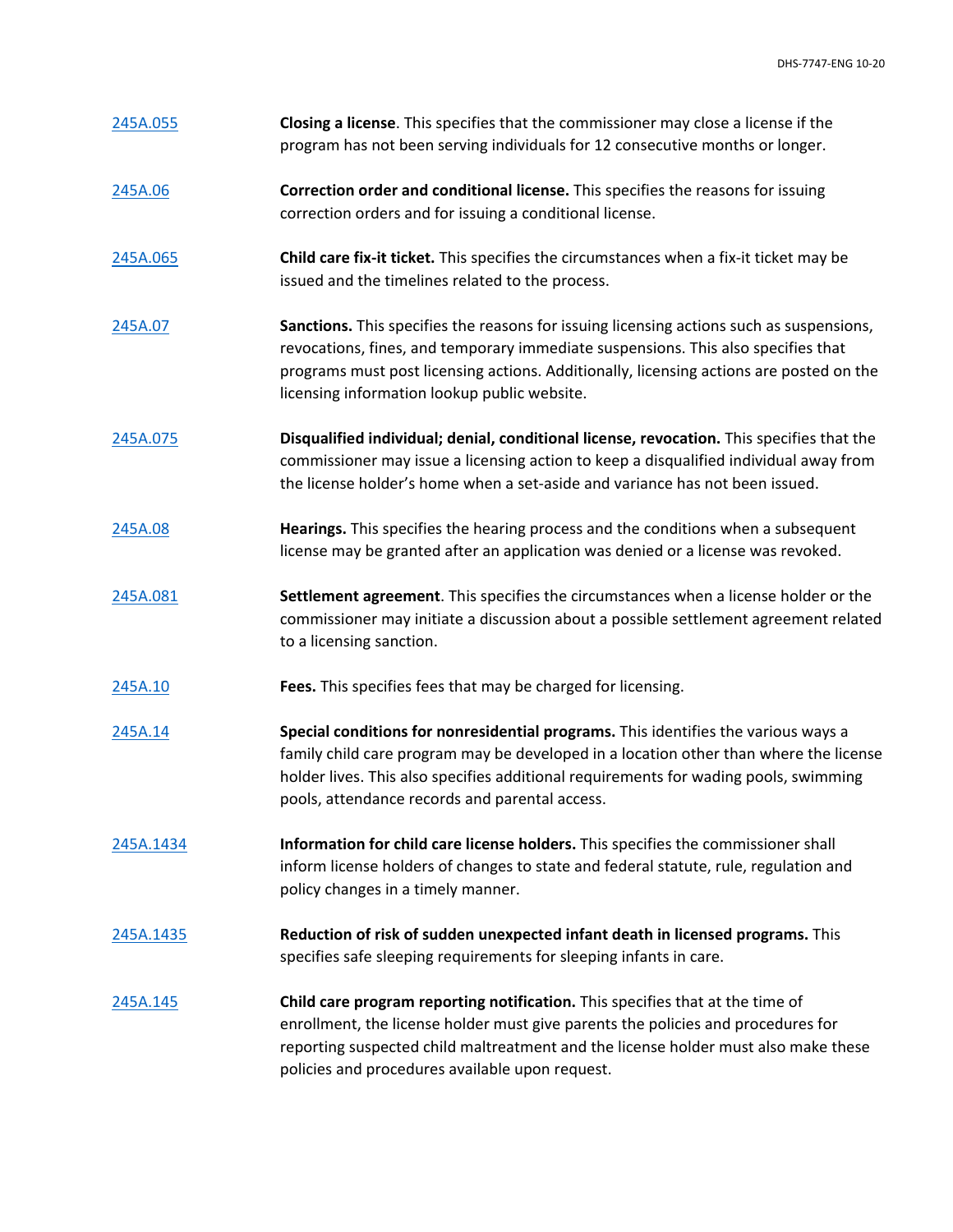| 245A.146 | Crib safety requirements. This specifies requirements and standards for cribs used by |
|----------|---------------------------------------------------------------------------------------|
|          | infants in care including monthly crib-safety inspections.                            |

- [245A.147](https://www.revisor.mn.gov/statutes/cite/245A.147) **Family child care infant sleep supervision requirements.** This specifies suggestions for in person checks for sleeping infants and the use of monitors.
- [245A.148](https://www.revisor.mn.gov/statutes/cite/245A.148) **Family child care diapering area disinfection.** This specifies requirements for the disinfecting of the diaper changing area.
- [245A.149](https://www.revisor.mn.gov/statutes/cite/245A.149) **Supervision of family child care license holder's own child.** This specifies supervision of a provider's own child during childcare hours.
- [245A.151](https://www.revisor.mn.gov/statutes/cite/245A.151) **Fire marshal inspection.** This specifies who may complete a fire marshal inspection and how much an inspection costs.
- [245A.1511](https://www.revisor.mn.gov/statutes/cite/245A.1511) **Contractors serving multiple family child care license holders.** This specifies that contractors who serve multiple family child care homes may request that the county agency maintain a record of the contractor's background study results and training requirements.
- [245A.152](https://www.revisor.mn.gov/statutes/cite/245A.152) **Child care license holder insurance.** This specifies that prior to admission, the license holder must provide written notification to parents stating whether the license holder has liability insurance. This also specifies the conditions when a license holder must provide the parents with an update about insurance coverage changes or policy lapses.

## [245A.18](https://www.revisor.mn.gov/statutes/cite/245A.18)

| 245A.51 subd. 4 | Child passenger restraint systems/Health and safety requirements. A license holder |
|-----------------|------------------------------------------------------------------------------------|
|                 | much ensure compliance with all seat belt and child passenger restraint system     |
|                 | requirements.                                                                      |

- [245A.50](https://www.revisor.mn.gov/statutes/cite/245A.50) **Family child care training requirements.** This specifies training requirements for applicants, license holders, adult caregivers, second adult caregivers, substitutes, and helpers in a family child care home.
- [245A.53](https://www.revisor.mn.gov/statutes/cite/245A.53) **Substitute caregivers and replacements in family child care.** This specifies the use of substitutes and emergency replacement supervision.
- [245C.02](https://www.revisor.mn.gov/statutes/cite/245C.02) **Definitions.** This includes the definition of a background study and child care background study subject.
- [245C.03](https://www.revisor.mn.gov/statutes/cite/245C.03) **Background study; individuals to be studied.** This specifies requirements regarding who must have a background study completed.
- [245C.13](https://www.revisor.mn.gov/statutes/cite/245C.13) **Background study processing.** This specifies notifications for study subjects.